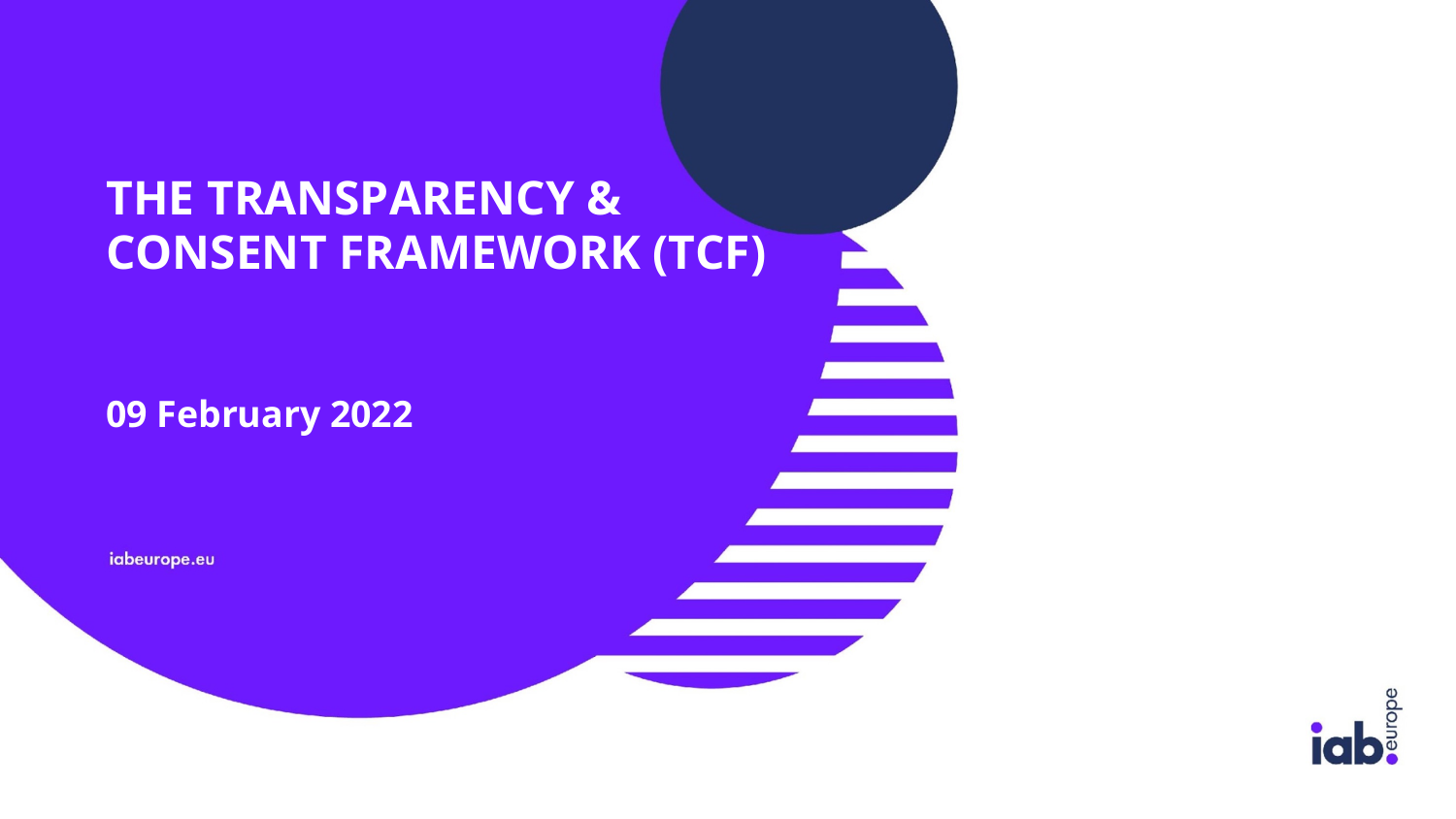## **Agenda**

- High-level summary of findings in the final ruling
- Sanctions / orders to IAB Europe
- Next steps post-ruling
- Preliminary assessment of implications for TCF participants / Q&A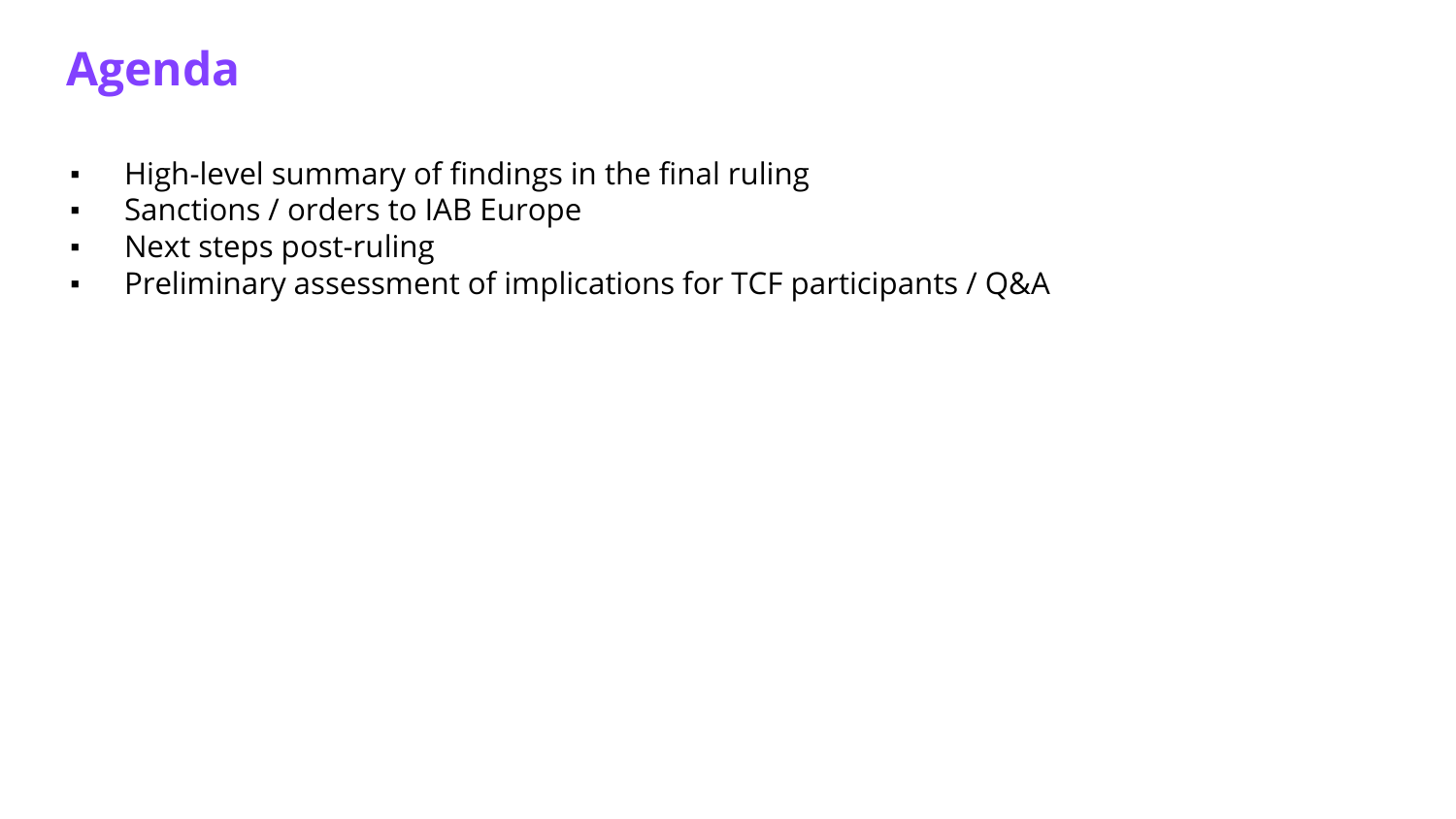# **High-level summary of findings**

- TC String (user preferences) is personal data processed within the TCF
- **IAB Europe is a data controller for the recording of the TC String and a joint controller** for the collection and subsequent dissemination of users' consent, objections and preferences in the TC string
- IAB Europe is also (?) a joint controller for the related processing of [users'] personal data for the TCF purposes in the context of OpenRTB
- IAB Europe has not established a legal basis for processing the TC String
- Processing of personal data under OpenRTB on the basis of the current TCF is incompatible with the GDPR due to breaches of principles of lawfulness, fairness and transparency

Breach of accountability principle - absence of tech. & org. measures to guarantee TC String integrity

Some of the allegations in the Inspection Service report and the complainants' submissions are not upheld by the Litigation Chamber (e.g., that the TCF of necessity entails unlawful processing of special category data)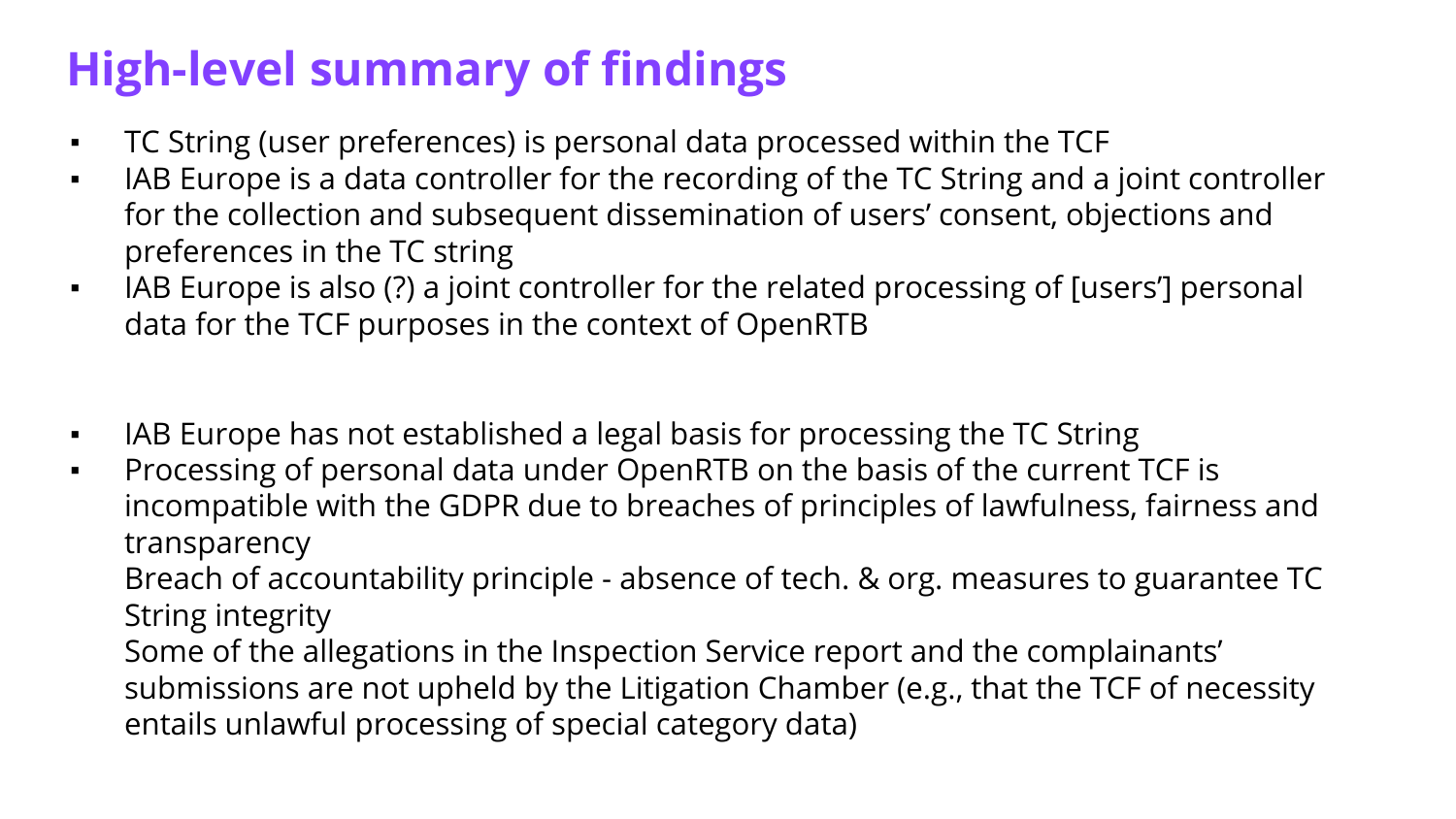# **Sanctions / Orders to IAB Europe in the ruling**

IAB Europe must :

- Establish a legal basis for processing / sharing the TC String.
- Delete personal data collected in its capacity as controller of TC String established in the global-scope context
- **•** Prohibit the use of legitimate interests as a legal ground for processing by organisations participating in the TCF in its current format, via its terms of use
- Require CMPs to take a harmonised and GDPR-compliant approach on information disclosures to users
- Ensure compliance of the TCF with obligations of integrity and security as well as data protection by design and default – guarantee integrity of the TC String, introduce strict vetting process for participating organisations
- **Ensure that IAB Europe has a record of processing activities aligned to its role as a controller** for the TC String, carry out a data protection impact assessment, designate a DPO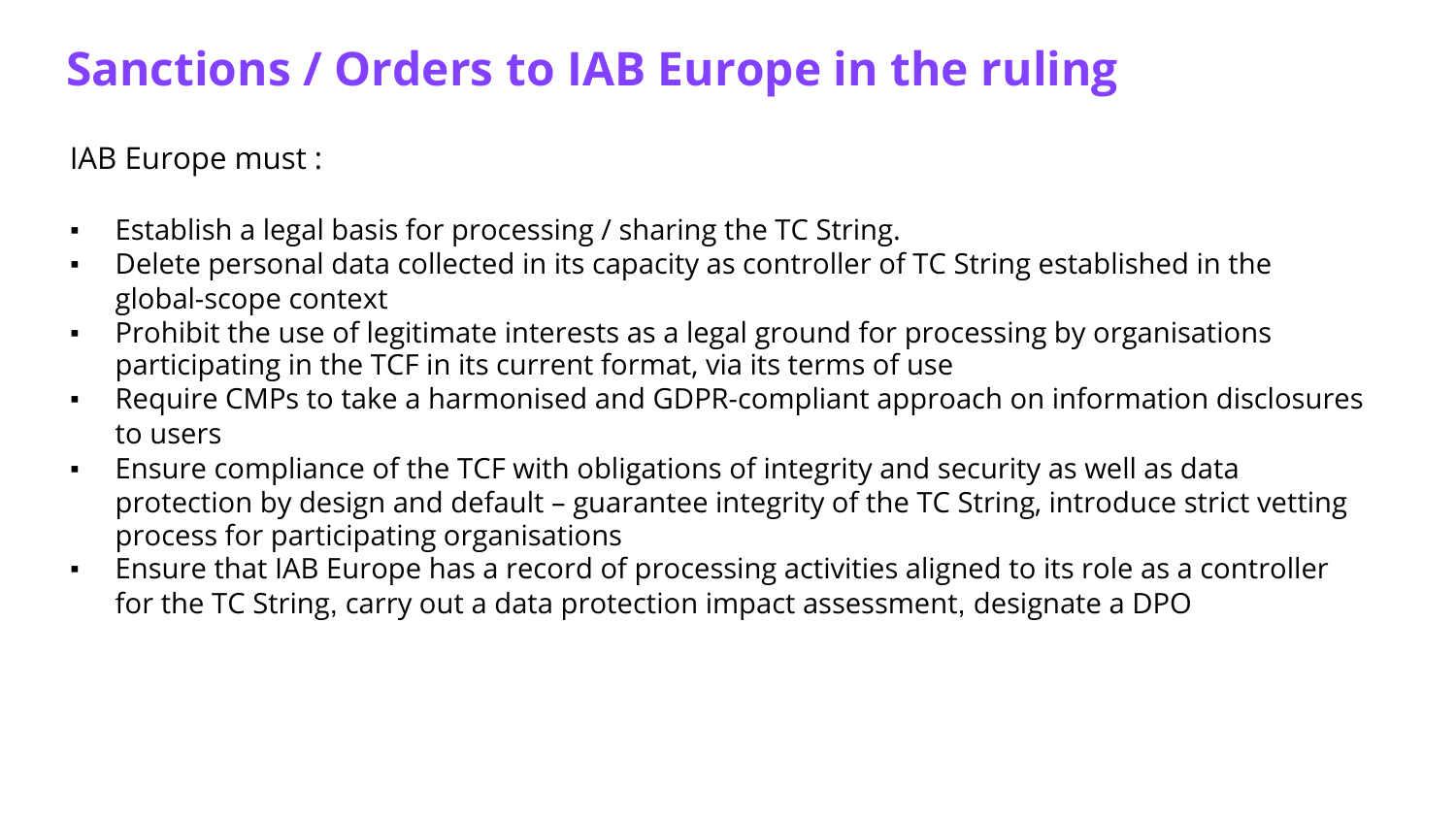## **Next steps post-ruling**

- Key work-tracks
	- Appeal on the merits and Request for suspension of execution of the decision (Markets Court) - *to be decided*
	- Launch of work on an Action Plan to be submitted before April 2nd 2022
		- (?) time for approval of the Action Plan by the APD
		- 6 months to execute the Action Plan once approved